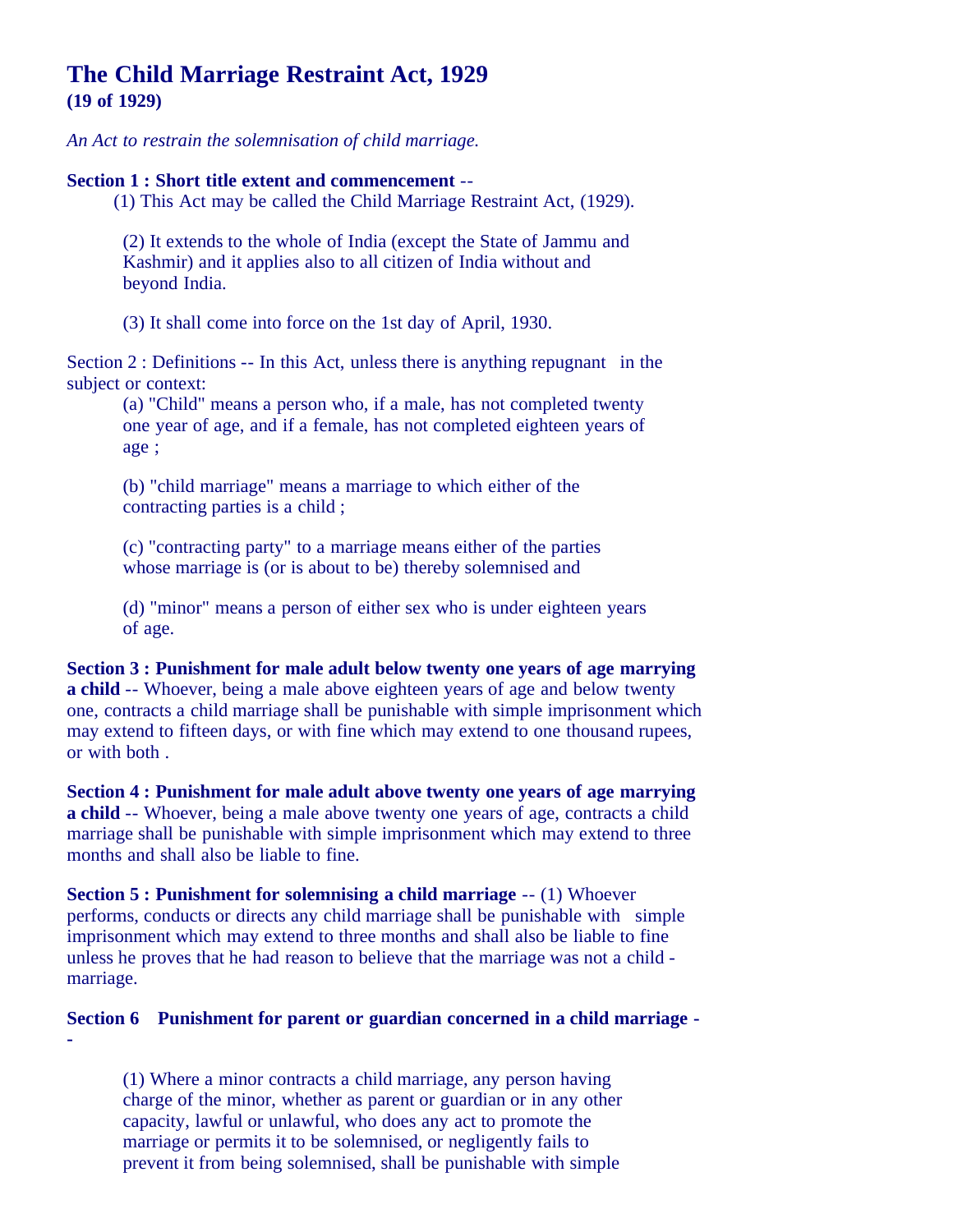imprisonment which may extend to three months and shall also be liable to fine.

Provided no woman shall be punishable with imprisonment.

(2) For the purpose of this section, it shall be presumed unless and until the contrary is proved, that where a minor has contracted a child marriage, the person having charge of such minor has negligently failed to prevent marriage from being solemnised.

**Section 7 : Offences to be cognizable for certain purposes.** The Code of Criminal Procedure, 1973 (2 of 1974) shall apply to offences under this Act as if they were cognizable offences -

(a) for the purpose of investigation of such offences : and

(b) for the purposes of matters other than (i) matters referred to in Section 42 of that Code and (ii) the arrest of a person without a warrant or without an order of a Magistrate.

**Section 8 : Jurisdiction under this Act** - Notwithstanding anything contained in Section 190 of the (Code of Criminal Procedure, 1973) (2 of 1974), no Court other than that of a Metropolitan Magistrate or a Judicial Magistrate of the first class shall take cognizance of, or try, any offence under this Act.

**Section 9 : Mode of taking cognizance of offences** -- No Court shall take cognizance of any offence under this Act after the expiry of one year from the date on which the offence is alleged to have been committed.

**Section 10 : Preliminary inquiries into offences** -- Any Court, on receipt of a complaint of an offence of which it is authorised to take cognizance, shall unless it dismisses the complaint under Section 203 of the Code of Criminal Procedure, 1973 (2 of 1974) either itself make an inquiry under Section 202 of that Code or direct a Magistrate subordinate to it to make such inquiry.

**Section 11** -- Repealed by the Child Marriage Restraint (Amendment) Act, 1949 (41 of 1949), Section 7.

### **Section 12 : Power to issue injunction prohibiting marriage in contravention of this Act** --

(1) Notwithstanding anything to the contrary contained in this Act the Court may, if satisfied from information laid before it through a complaint or otherwise that a child marriage in contravention of this Act has been arranged or is about to be solemnised, issue an injunction against any of the persons mentioned in Sections 3, 4, 5 and 6 of this Act prohibiting such marriage.

(2) No injunction under sub-section (1) shall be issued against any person unless the Court has previously given notice to such person, and has afforded him an opportunity to show cause against the issue of the injunction.

(3) The Court may either on its own motion or on the application of any person aggrieved rescind or alter any order made under subsection  $(1)$ .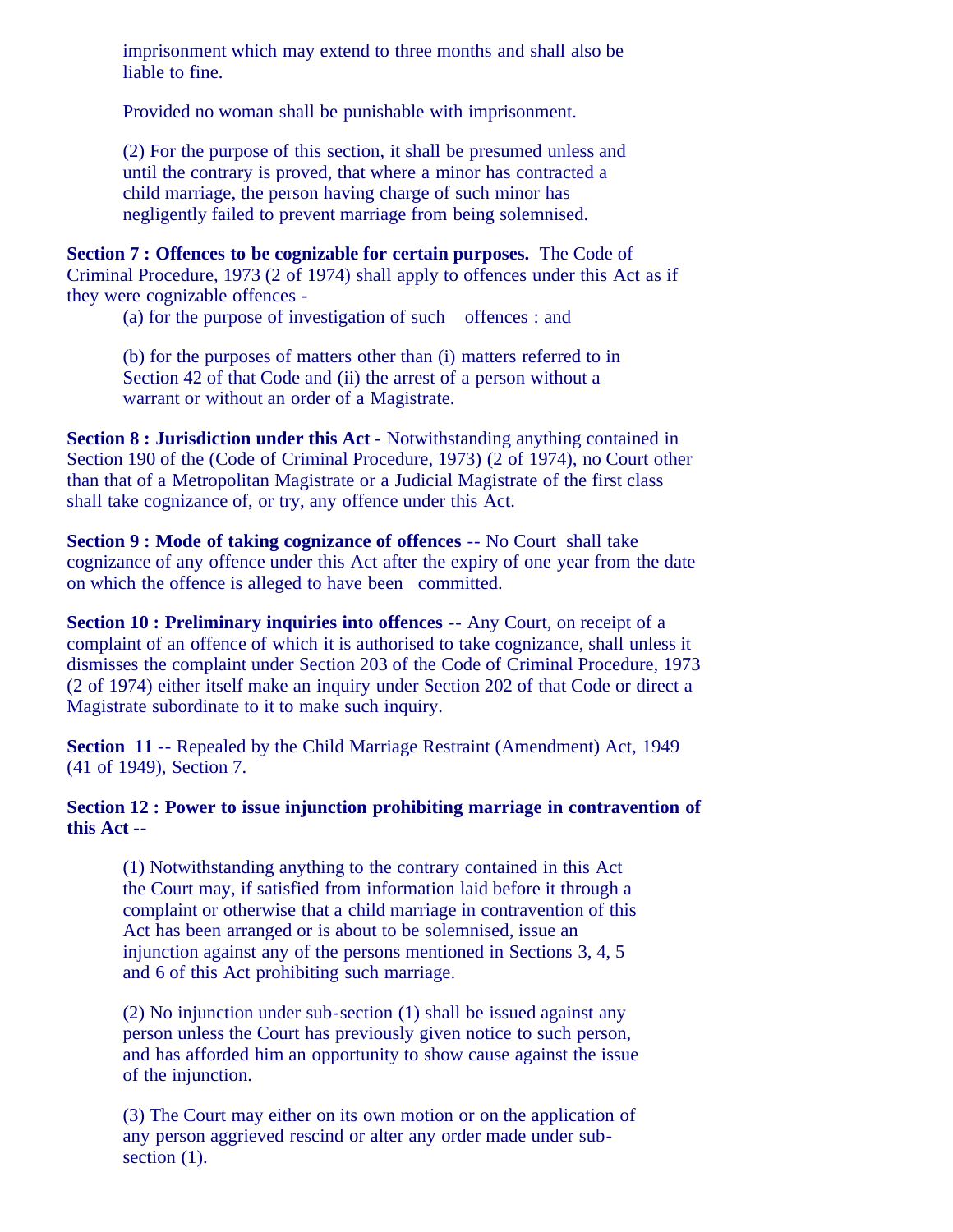(4) Where such an application is received, the Court shall afford the applicant an early, opportunity of appearing before it either in person or by pleader, and if the Court rejects the application wholly or in part, it shall record in writing its reasons for so doing.

(5) Whoever knowing that an injunction has been issued against him under sub-section (1) of this Section disobeys, such injunction shall be punished with imprisonment or either description for a term which may extend to three months, or with fine which may extend to one thousand rupees, or with both.

Provided that no woman shall be punishable with imprisonment.

# The Child Marriage Restrain Act, 1929 **Commentary**

To eradicate the evil of child marriage, the Child Marriage Restraint Act was passed in 1929. The object is to eliminate the special evil which had the potentialities of dangers to the life and health of a female child, who could not withstand the stress and strains of married life and to avoid early deaths of such minor mothers.

It extends to the whole of India except the State of Jammu and Kashmir and it applies also to all citizens of India within and beyond India.

It came into force from the Ist day of April, 1930.

(a) "Child" means a person who, if a male,. is under twenty one years of age, and if a female, is under eighteen years of age

(b) "child marriage" means a marriage to which either the contracting parties is a child ;

(c) "contracting party" to a marriage means either of the parties whose marriage is or is about to be thereby solemnised ;

(d) "minor" means a person of either sex who is under eighteen years of age.

The penal provisions do not invalidate the fact of marriage nor do the penal provisions apply to a child. Its section 3 provides that, who ever, being a male above eighteen years of age and below twenty one, contracts a child marriage shall be punished with simple imprisonment, which may extend to fifteen days, or with fine which may extend to one thousand rupees, or with both.

Whoever, being male above twenty one years of age contracts a child marriage shall be punished with simple imprisonment which may extend to three months and shall also be liable to fine.

In the Indian social set-up a male adult can be imputed greater sense of foreseeability of the consequences of this social evil of child marriage and in this context the punishment prescribed by the law to deter them is too mild in effect specially in this era of social justice when penology has become more reformative than deterrent.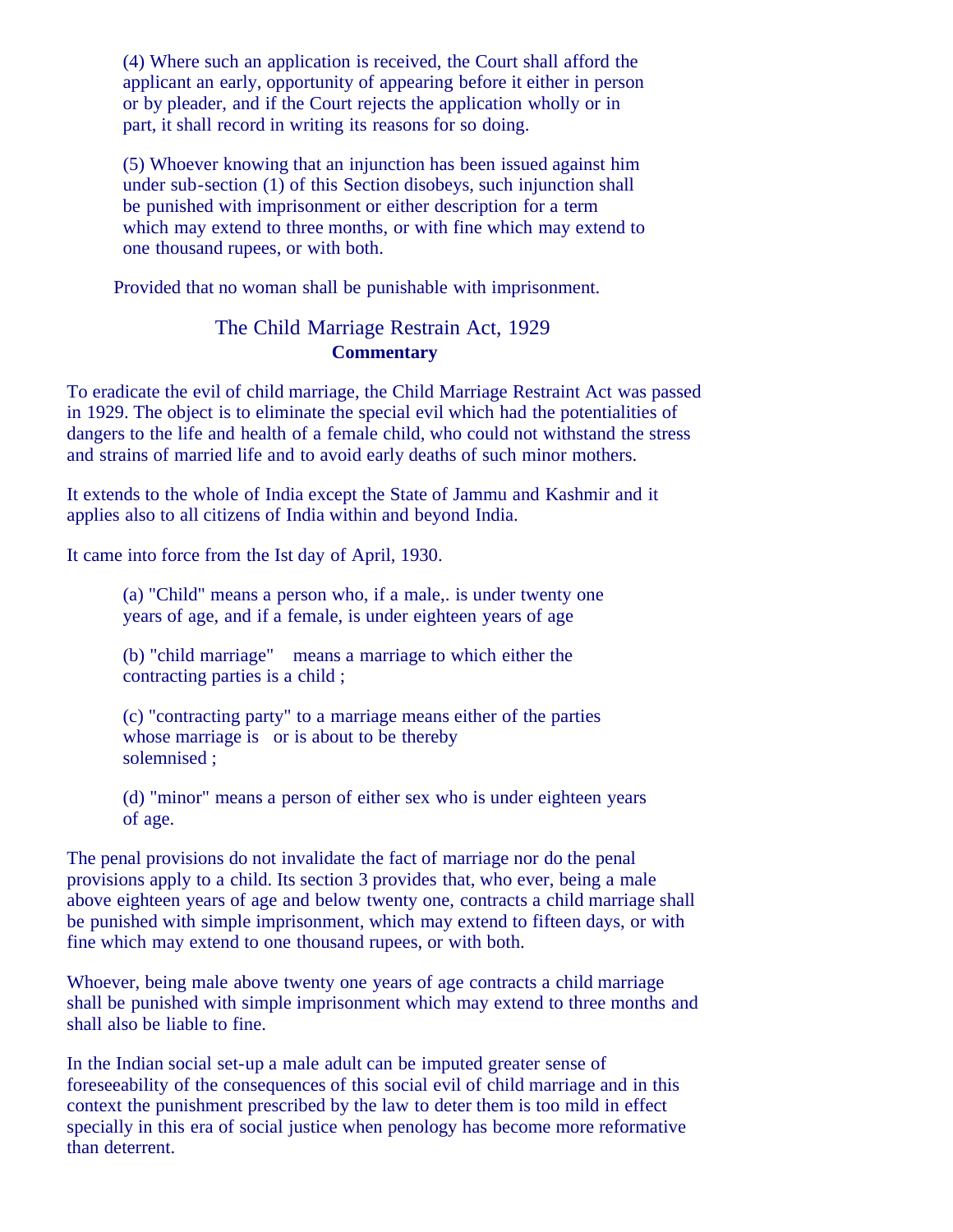Whoever performs, conducts or directs any child marriage shall be punished with simple imprisonment which may extend to three months and shall also be liable to fine, unless he proves that he had reasons to believe that the marriage was not a child marriage (section 5).

Though their liability under the criminal law is that of the abetters, but it should not preclude their direct responsibility for the offence and suitable amendment should be made in the Act to punish them as principal offenders. If this social evil is to be eradicated the role of such intermediaries should be brought to book with deterrent punishment. The present law is lukewarm in this regard.

Consummation of "Gauna" is not part of marriage ceremony. The marriage being complete before the consummation, a person may be convicted under this Act, though consummation has not taken place.

Section 6 provides that where a minor contracts a child marriage any person having charge of the minor, whether as parent or guardian or in any other capacity, lawful or unlawful, who does any act to promote the marriage or permits it to be solemnised, or negligently fails to prevent it from being solemnised, shall be punished with simple imprisonment which may extend to three months and shall also be liable to fine.

Provided that no woman shall be punishable with imprisonment. Under this section, it is presumed that where a minor has contracted a child marriage, the person having charge of such minor has negligently failed to prevent the marriage from being solemnised. Minors are incapable of entering into any valid contract and marriage under the Hindu law is not a contract. So the words "where a minor contracts a child marriage" in section 6(l) ought not to be literally interpreted as per its dictionary meaning but ought to be understood as meaning "where a child marriage" takes place or where a minor enters into a child marriage.

The child bride or the child bridegroom are mere passive actors in such a marriage and the active participants are the parents, guardians or the custodians of such children. As the law is not mindful about the active culpability of these persons, this Act has not yielded the desired results. The imposition of fine only lacks the deterrent effect which is needed most in such cases. Further this Act does not take into account the performance of preparatory ceremonies of such a marriage like engagements etc. Some provision should be made in this Act to prevent and punish such actions also if they culminate in child marriage.

It is note worthy that a contravention of the provisions of the Act does not render the marriage invalid as the validity of the marriage is a subject beyond the scope of the Act. A marriage under the Hindu Law by a minor male is valid even though the marriage was not brought about on his behalf by the natural or lawful guardian. The marriage under the Hindu Law is a sacrament and not a contract. The minority of an individual can operate as a bar to his or her incurring contractual obligations, but it cannot be an impediment in the matter of performing a necessary "Sanskara". A minor's marriage without the consent of the guardian can be held to be valid on the application of the doctrine of factum valet.

Section 7 provides that the Code of Criminal Procedure, 1973 shall apply to offences under the Act as if they were cognizable offence for the purpose of investigation.